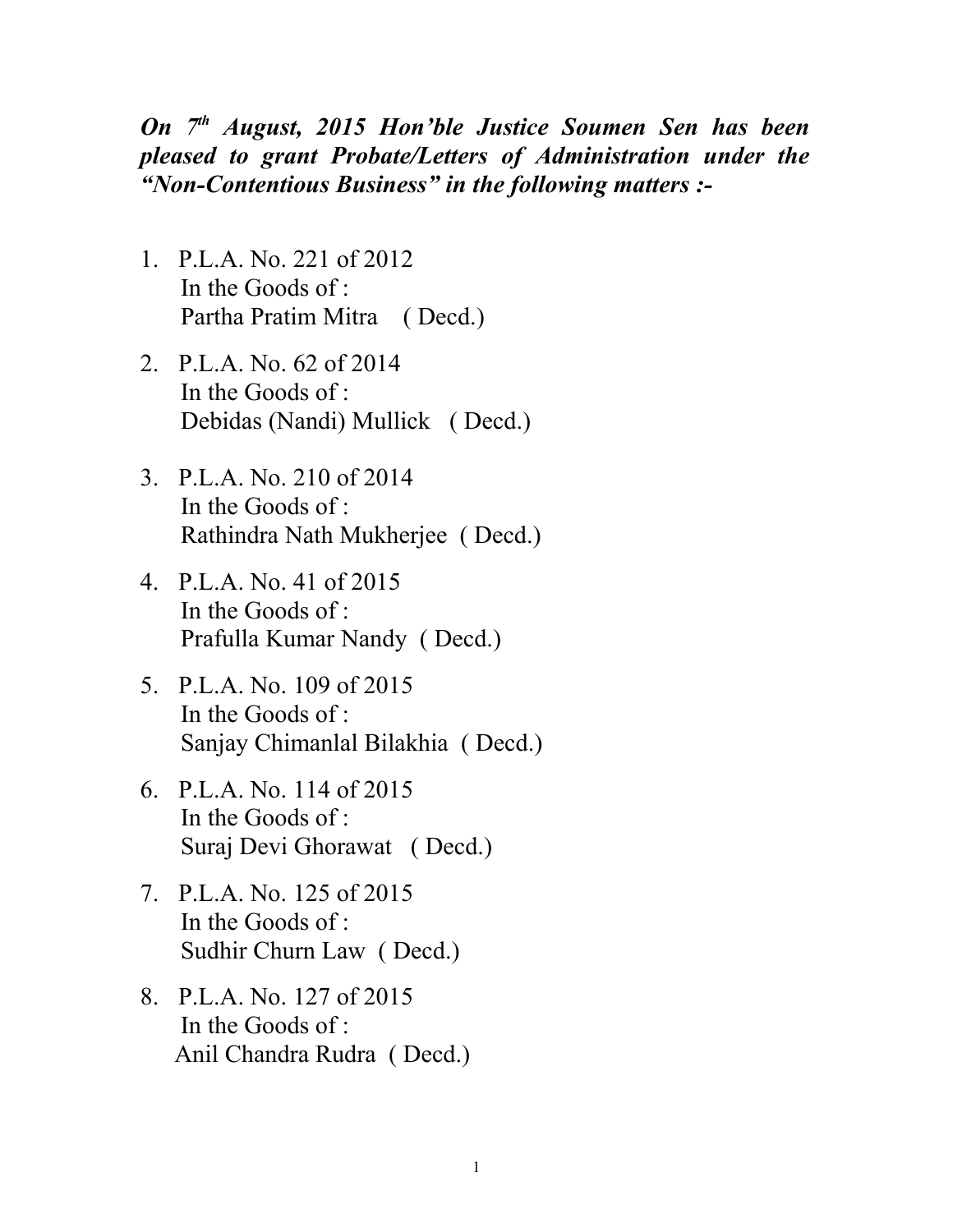- 9. P.L.A. No. 147 of 2015 In the Goods of : Dr. Aparna Bhaduri ( Decd.)
- 10. P.L.A. No. 150 of 2015 In the Goods of : Dr. Amalendu Sen ( Decd.)
- 11. P.L.A. No. 170 of 2015 In the Goods of : Smt. Meena Nandi Alias Mina Nandi ( Decd.)
- 12. P.L.A. No. 176 of 2015 In the Goods of : Smt. Ruby Mukherjee ( Decd.)
- 13. P.L.A. No. 177 of 2015 In the Goods of : Satya Prasad Roy Burman ( Decd.)
- 14. P.L.A. No. 180 of 2015 In the Goods of : Smt. Supriya Chowdhury ( Decd.)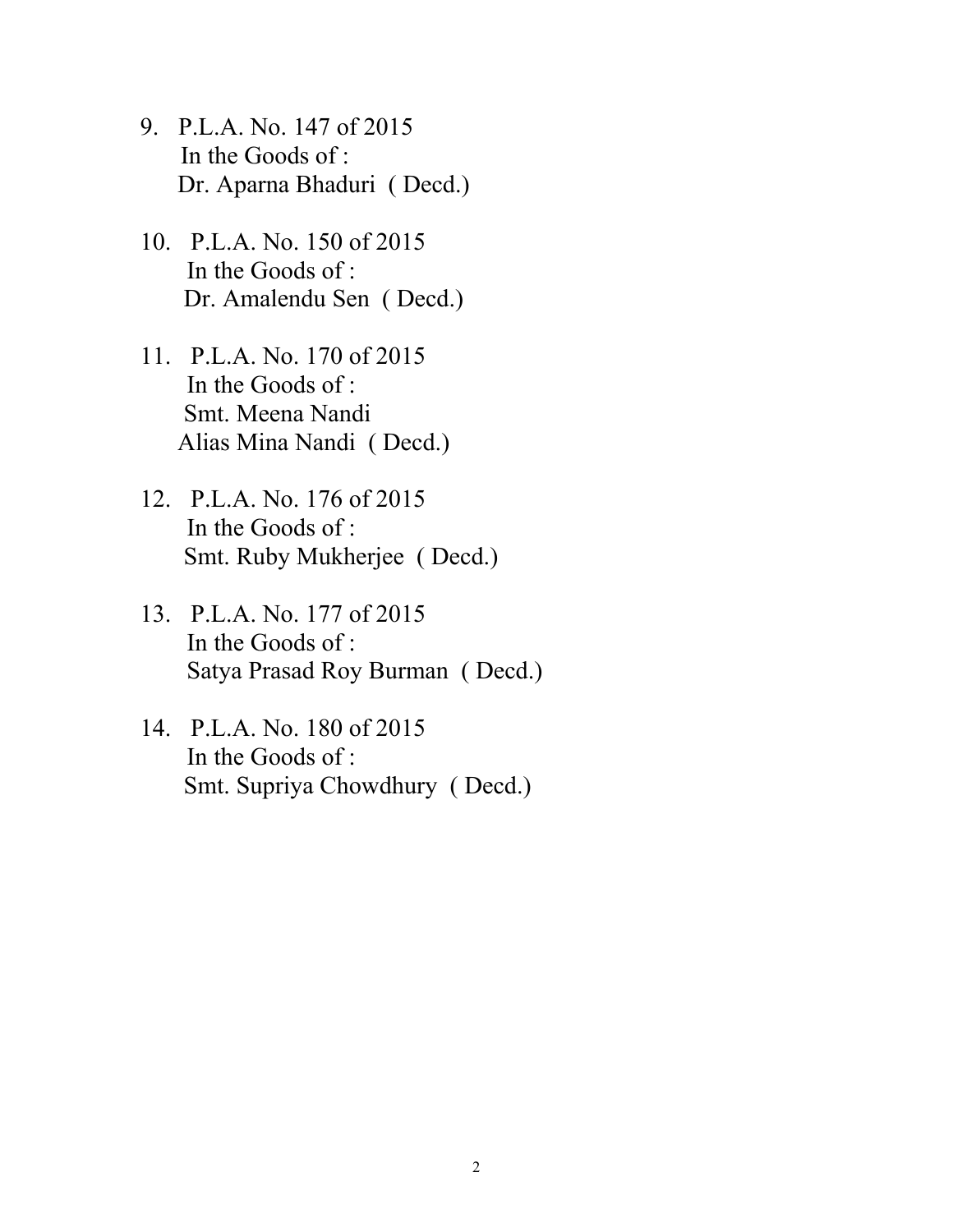*On 21st August, 2015 Hon'ble Justice Soumen Sen has been pleased to grant Probate/Letters of Administration under the "Non-Contentious Business" in the following matters :-*

- 1. P.L.A. No. 299 of 2012 In the Goods of : Indubala Ghanti ( Decd.)
- 2. P.L.A. No. 92 of 2013 In the Goods of : Mukul Rani Bhowmik ( Decd.)
- 3. P.L.A. No. 95 of 2013 In the Goods of : Santra Devi Sultania ( Decd.)
- 4. P.L.A. No. 270 of 2013 In the Goods of : Sushama Chattopadhaya ( Decd.)
- 5. P.L.A. No. 120 of 2015 In the Goods of : Ananda Mohan Ray ( Decd.)
- 6. P.L.A. No. 138 of 2015 In the Goods of : Savitri Taneja ( Decd.)
- 7. P.L.A. No. 164 of 2015 In the Goods of : Joydeb Rana ( Decd.)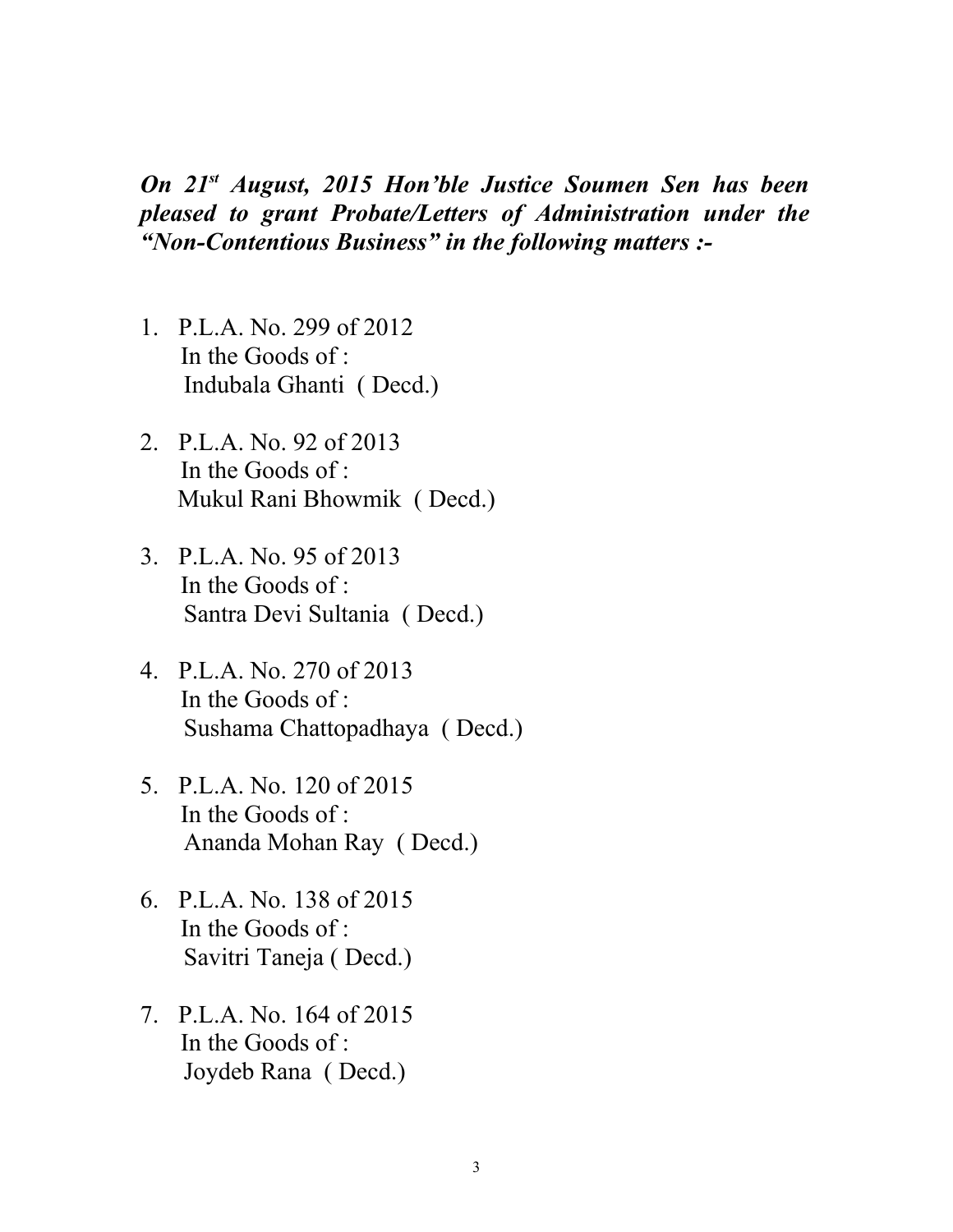- 8. P.L.A. No. 172 of 2015 In the Goods of : Pratip Basu ( Decd.)
- 9. P.L.A. No. 178 of 2015 In the Goods of : Asim Roy ( Decd.)
- 10. P.L.A. No. 179 of 2015 In the Goods of : Anjali Roy ( Decd.)
- 11. P.L.A. No. 181 of 2015 In the Goods of : Jay Narain Daga ( Decd.)
- 12. P.L.A. No. 185 of 2015 In the Goods of : Kalpana Sharma ( Decd.)
- 13. P.L.A. No. 191 of 2015 In the Goods of : Promode Ranjan Guha ( Decd.)
- 14. P.L.A. No. 192 of 2015 In the Goods of : Rajendra Singh Kothari ( Decd.)
- 15. P.L.A. No. 195 of 2015 In the Goods of : Shakuntala Gupta ( Decd.)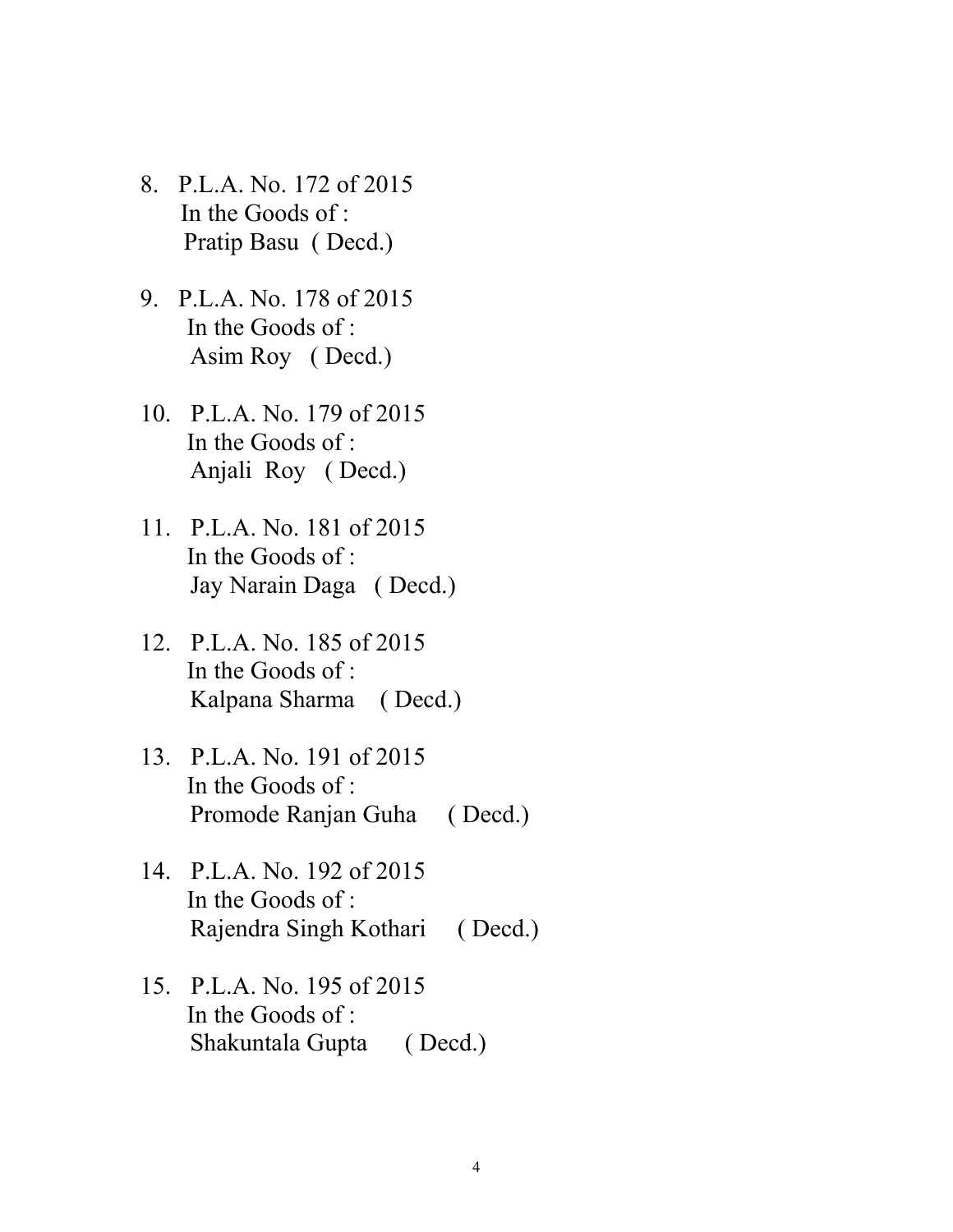- 16. P.L.A. No. 197 of 2015 In the Goods of : Shyam Sunder Sadani ( Decd.)
- 17. P.L.A. No. 198 of 2015 In the Goods of : Barun Sengupta ( Decd.)
- 18. P.L.A. No. 200 of 2015 In the Goods of : Promila Bhargova (Decd.)
- 19. P.L.A. No. 201 of 2015 In the Goods of : Bikash Chandra Ray ( Decd.)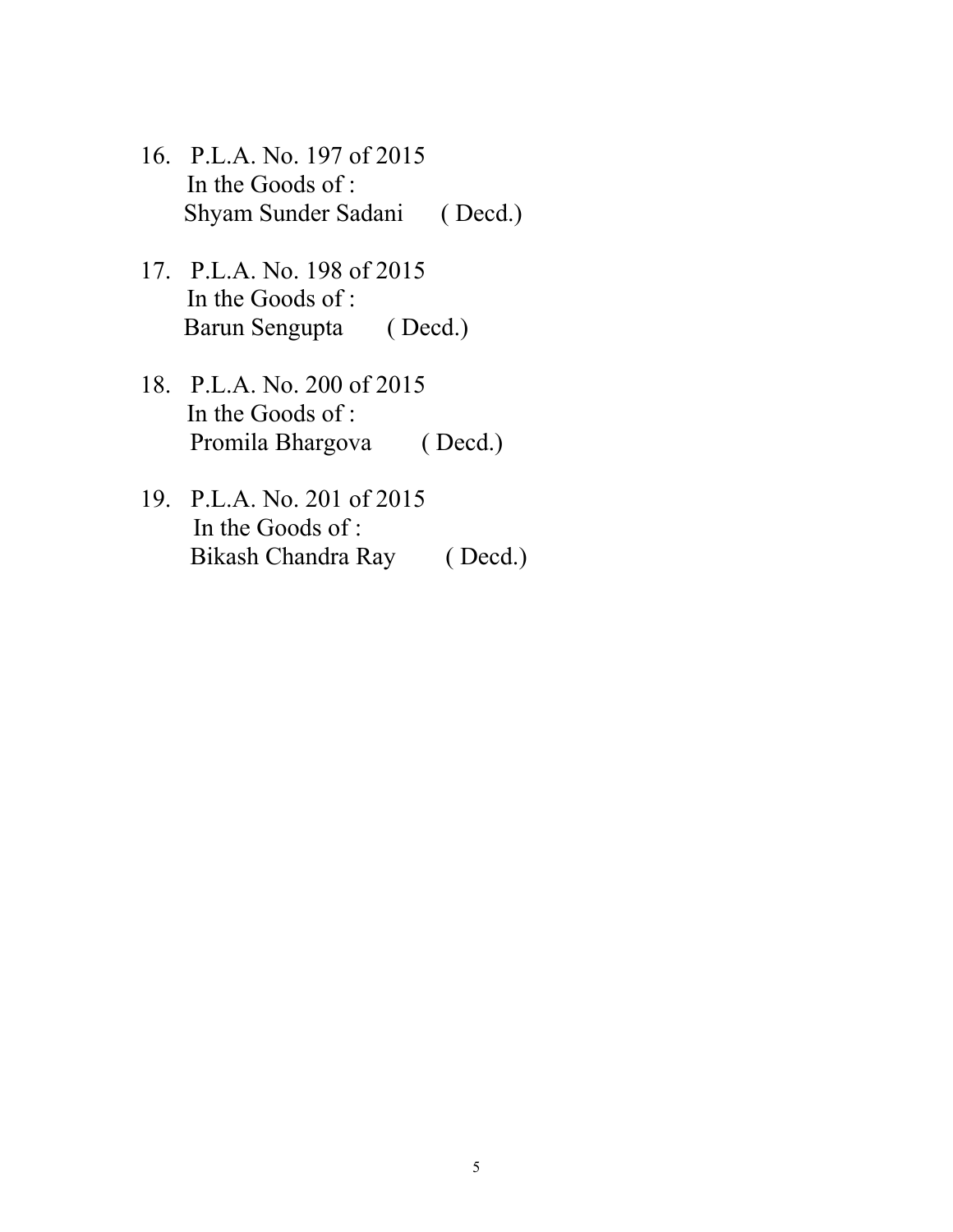*On 4th September, 2015 Hon'ble Justice Soumen Sen has been pleased to grant Probate/Letters of Administration under the "Non-Contentious Business" in the following matters :-*

- 1. P.L.A. No. 24 of 2009 In the Goods of : Birendra Kumar Shaw ( Decd.)
- 2. P.L.A. No. 216 of 2009 In the Goods of : Champa Bhagwandas Samtani ( Decd.)
- 3. P.L.A. No. 387 of 2013 In the Goods of : Hari Prasad Majumdar ( Decd.)
- 4. P.L.A. No. 38 of 2014 In the Goods of : Nirmala Banik ( Decd.)
- 5. P.L.A. No. 314 of 2014 In the Goods of : Panna Devi Jhunjhunwala ( Decd.)
- 6. P.L.A. No. 339 of 2014 In the Goods of : Ratni Devi Khetawat ( Decd.)
- 7. P.L.A. No. 14 of 2015 In the Goods of : Kamalesh @ Kamlesh Poddar ( Decd.)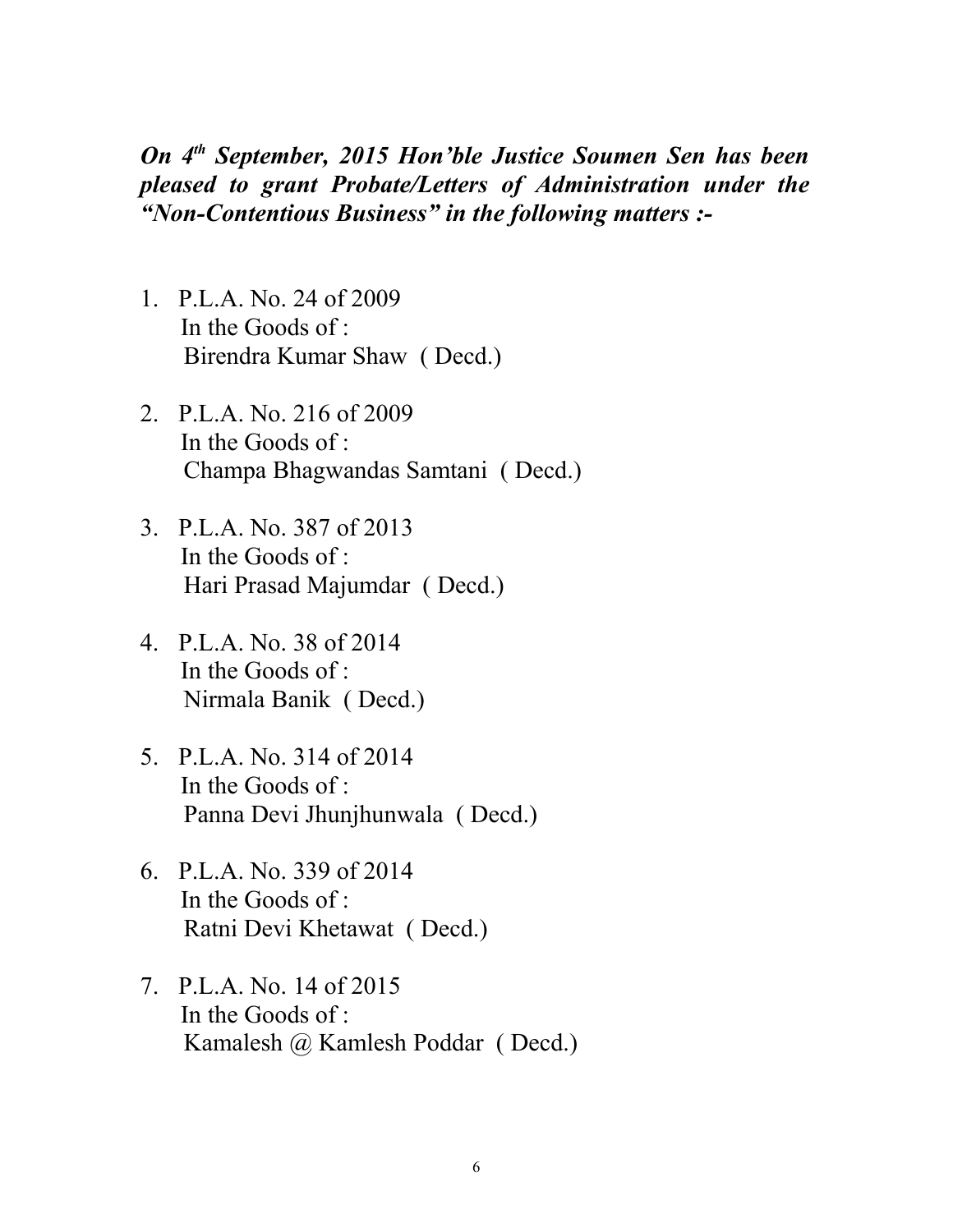- 8. P.L.A. No. 101 of 2015 In the Goods of : Kunal Chakraborty ( Decd.)
- 9. P.L.A. No. 184 of 2015 In the Goods of : Nitya Ranjan Roy ( Decd.)
- 10. P.L.A. No. 205 of 2015 In the Goods of : Mukundalal Nath ( Decd.)
- 11. P.L.A. No. 206 of 2015 In the Goods of : Chandra Nath Ghosal @ Acharya ( Decd.)
- 12. P.L.A. No. 207 of 2015 In the Goods of : Dilip Chandra Kankaria ( Decd.)
- 13. P.L.A. No. 208 of 2015 In the Goods of : Paramananda Auddy ( Decd.)
- 14. P.L.A. No. 212 of 2015 In the Goods of : Smt. Karuna Prava Dutta ( Decd.)
- 15. P.L.A. No. 214 of 2015 In the Goods of : Nandita Paul ( Decd.)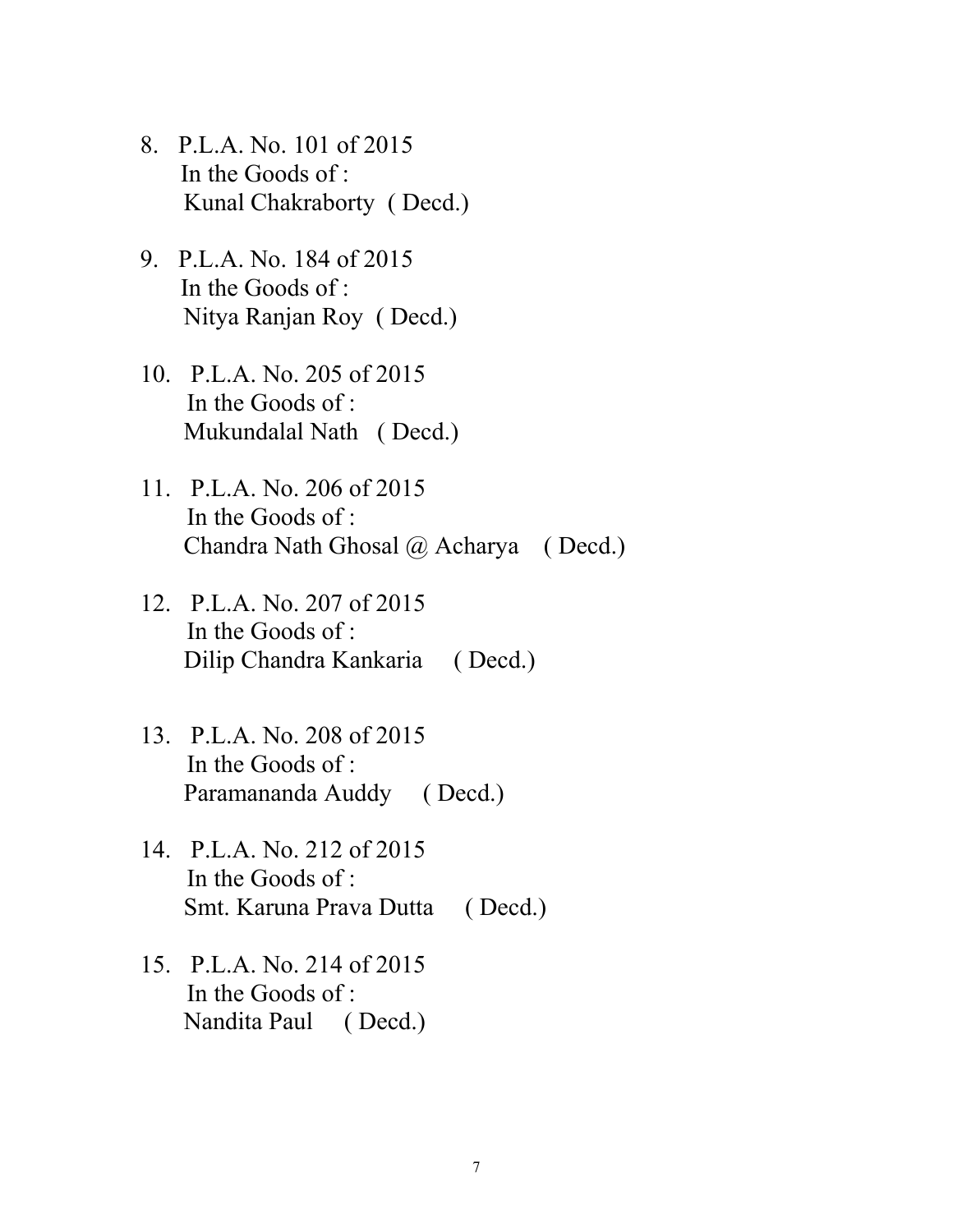- 16. P.L.A. No. 215 of 2015 In the Goods of : Sudha Devi Beriwala ( Decd.)
- 17. P.L.A. No. 219 of 2015 In the Goods of : Saroj Kumar Kundu ( Decd.)
- 18. P.L.A. No. 223 of 2015 In the Goods of : Lokendra Nath Chaturvedi ( Decd.)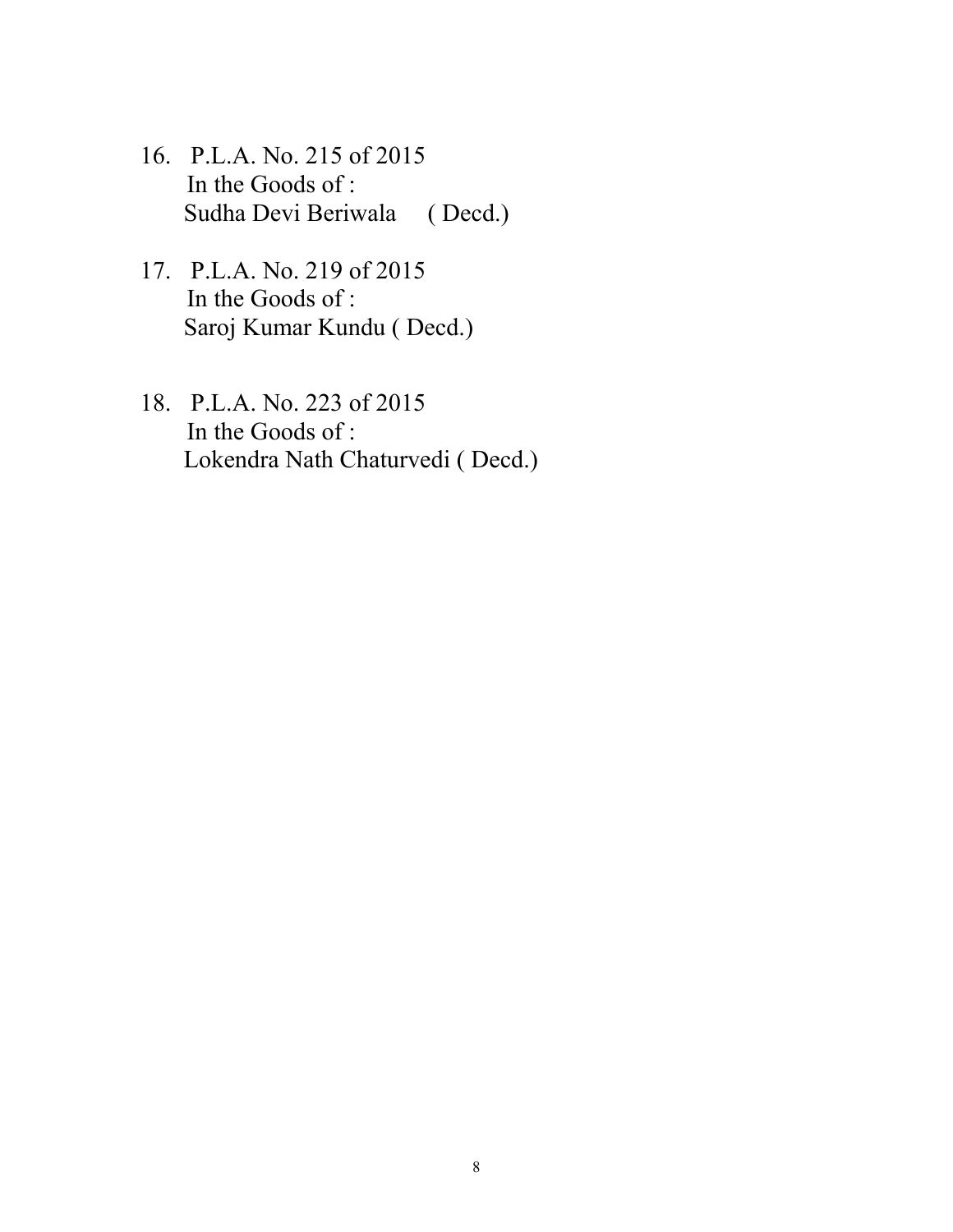*On 18th September, 2015 Hon'ble Justice Soumen Sen has been pleased to grant Probate/Letters of Administration under the "Non-Contentious Business" in the following matters :-*

- 1. P.L.A. No. 9 of 2010 In the Goods of : Binapani Das ( Decd.)
- 2. P.L.A. No. 348 of 2010 In the Goods of : Pradip Sinha ( Decd.)
- 3. P.L.A. No. 113 of 2012 In the Goods of : Sona Baduri ( Decd.)
- 4. P.L.A. No. 329 of 2012 In the Goods of : Arun Kumar Kali ( Decd.)
- 5. P.L.A. No. 282 of 2013 In the Goods of : Salil Kumar Niyogi ( Decd.)
- 6. P.L.A. No. 116 of 2014 In the Goods of  $\cdot$ Subhadip Chatterjee ( Decd.)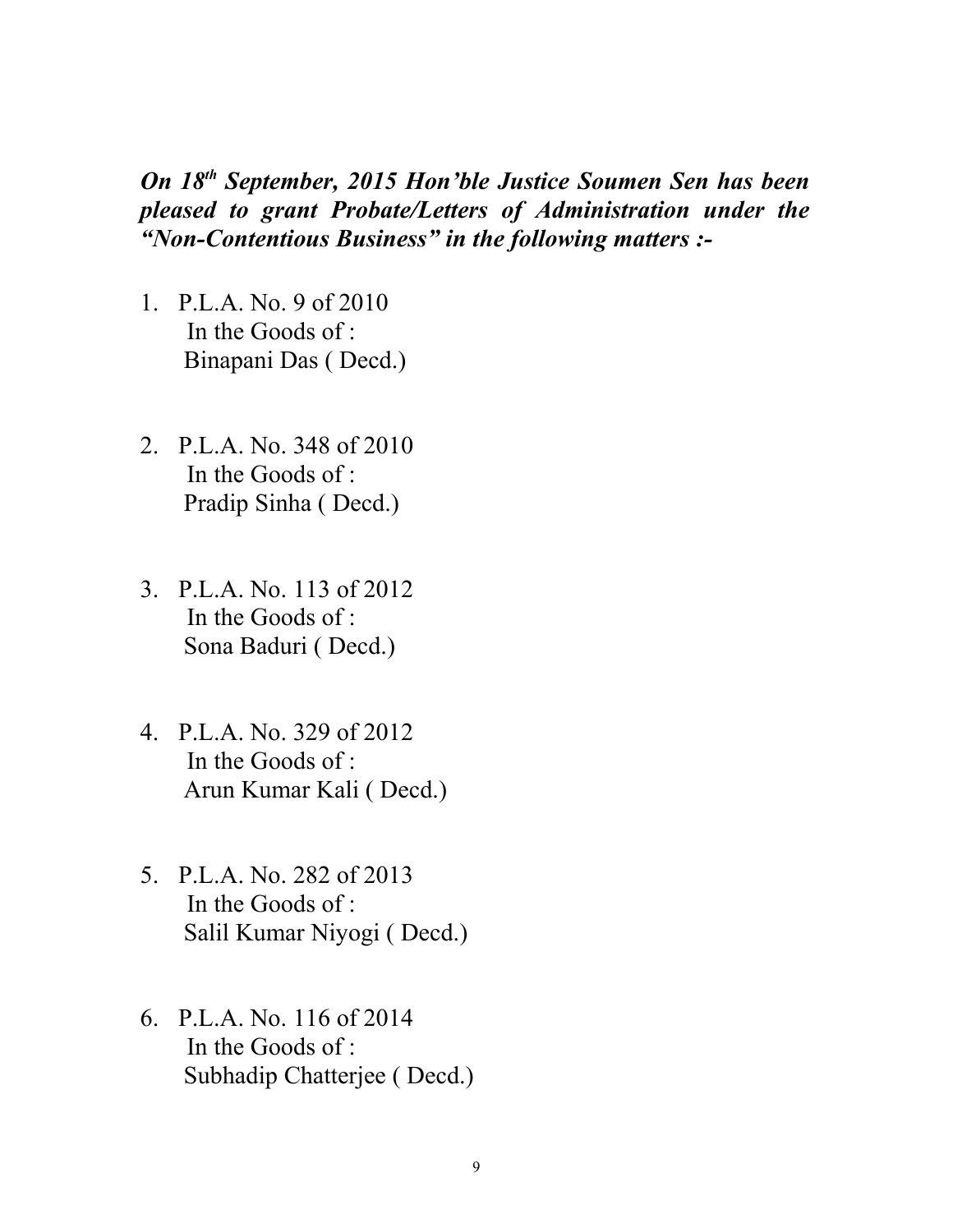- 7. P.L.A. No. 204 of 2014 In the Goods of : Pramilabala Neogi ( Decd.)
- 8. P.L.A. No. 341 of 2014 In the Goods of : Mrinal Kanti Shome ( Decd.)
- 9. P.L.A. No. 98 of 2015 In the Goods of : Shree Rishindra Nath Banerjee ( Decd.)
- 10. P.L.A. No. 128 of 2015 In the Goods of : Saraju Prem Roy Chowdhury ( Decd.)
- 11. P.L.A. No. 156 of 2015 In the Goods of : Durga Prasad Poddar ( Decd.)
- 12. P.L.A. No. 161 of 2015 In the Goods of : Soudagarmal Bhutani ( Decd.)
- 13. P.L.A. No. 193 of 2015 In the Goods of : Bimla kumari Osatwal ( Decd.)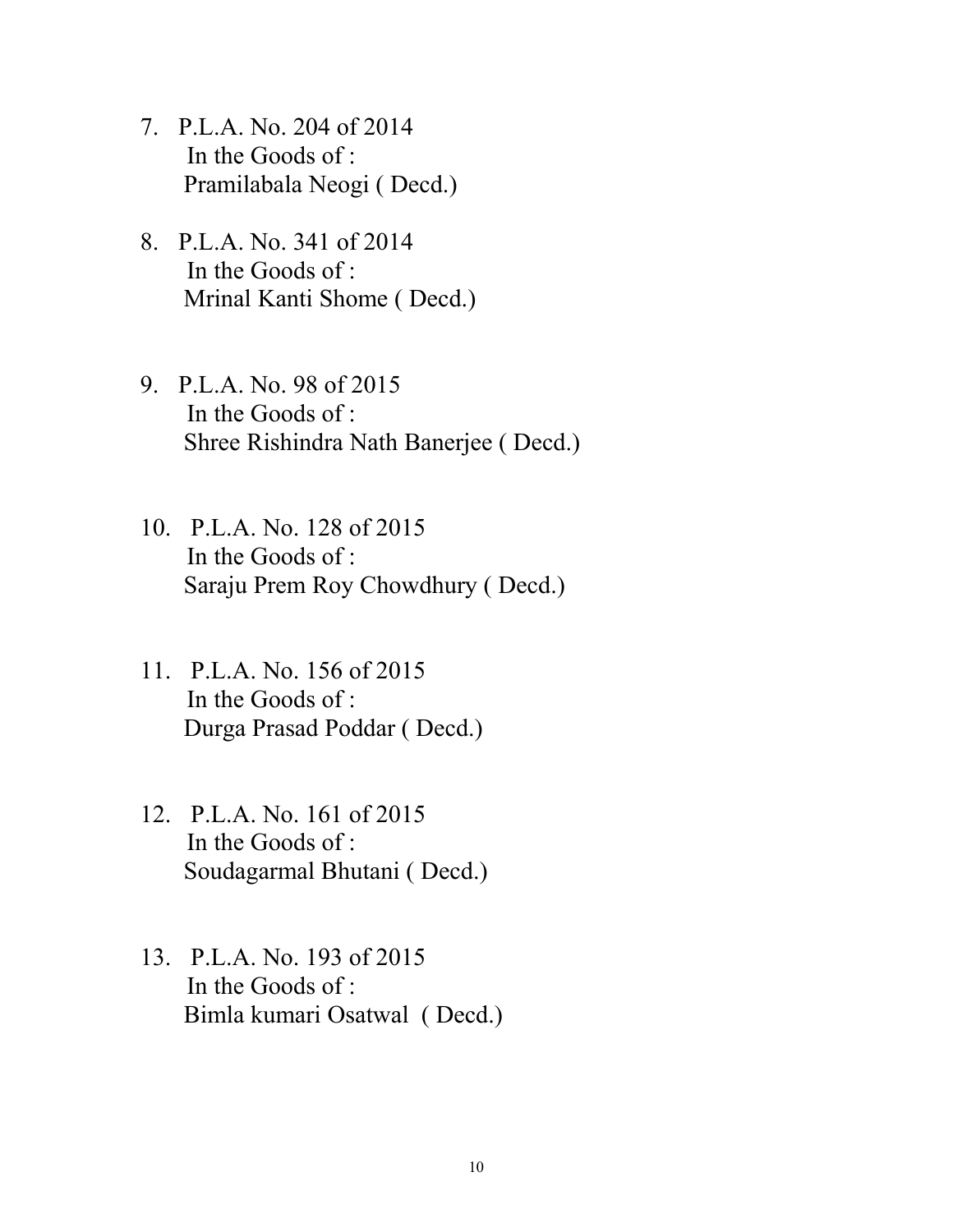- 14. P.L.A. No. 194 of 2015 In the Goods of : Jyoti Parekh ( Decd.)
- 15. P.L.A. No. 199 of 2015 In the Goods of : Madhu Sudan Guha Roy ( Decd.)
- 16. P.L.A. No. 204 of 2015 In the Goods of : Smt. Aparna Dey ( Decd.)
- 17. P.L.A. No. 209 of 2015 In the Goods of : Phool Surana ( Decd.)
- 18. P.L.A. No. 222 of 2015 In the Goods of : Uma Roy ( Decd.)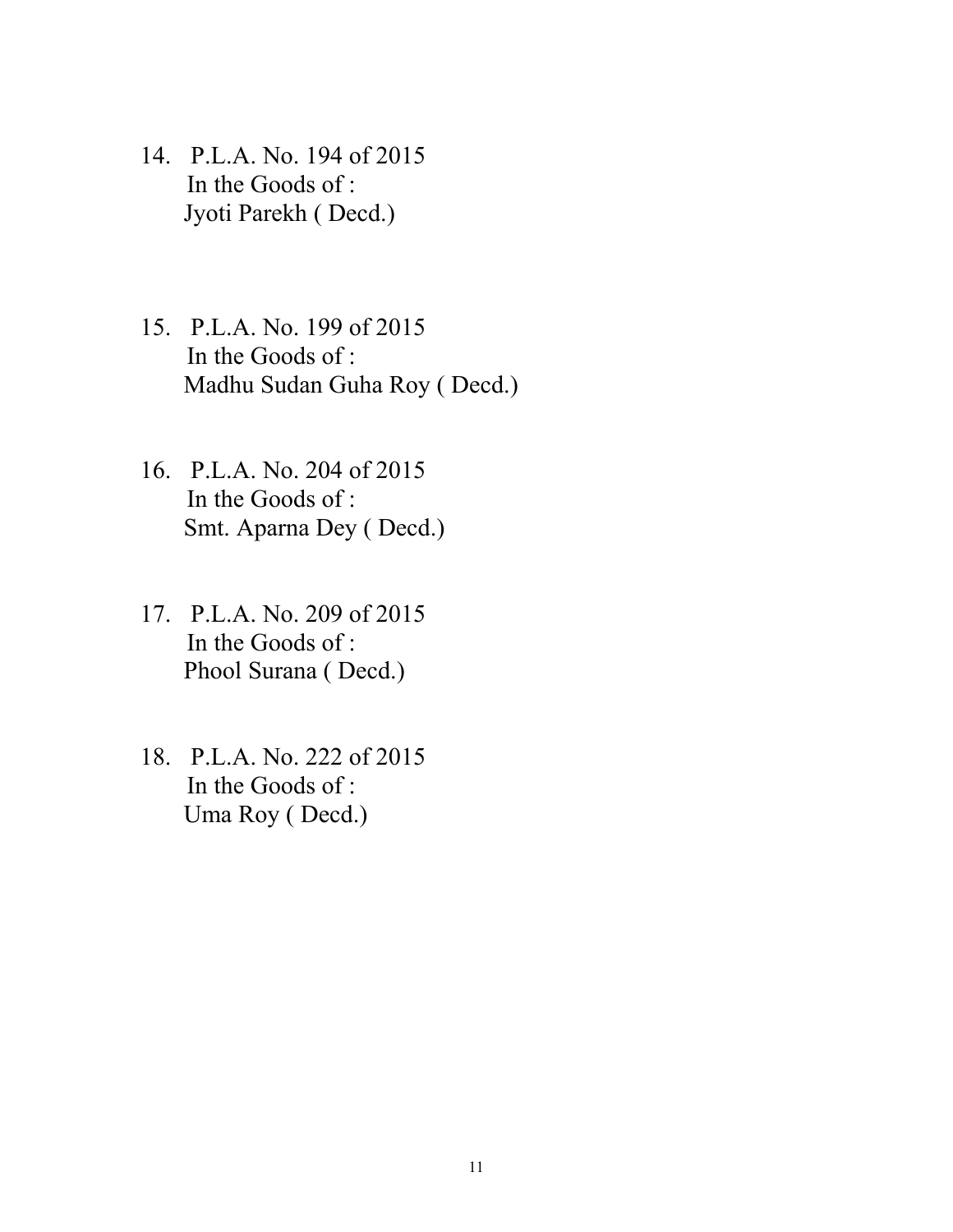*On 1st October, 2015 Hon'ble Justice Soumen Sen has been pleased to grant Probate/Letters of Administration under the "Non-Contentious Business" in the following matters :-*

- 1. P.L.A. No. 325 of 2013 In the Goods of  $\cdot$ Bishwanath Dhanania @ Bishwanath Agarwal ( Decd.)
- 2. P.L.A. No. 367 of 2013 In the Goods of : Puspa Acharya ( Decd.)
- 3. P.L.A. No. 376 of 2013 In the Goods of : Abani Kumar Mukherjee ( Decd.)
- 4. P.L.A. No. 13 of 2014 In the Goods of : Bholanath Mehrotra ( Decd.)
- 5. P.L.A. No. 72 of 2014 In the Goods of : Gouri Ghosh ( Decd.)
- 6. P.L.A. No. 179 of 2014 In the Goods of : Sudhir Chandra Dinda ( Decd.)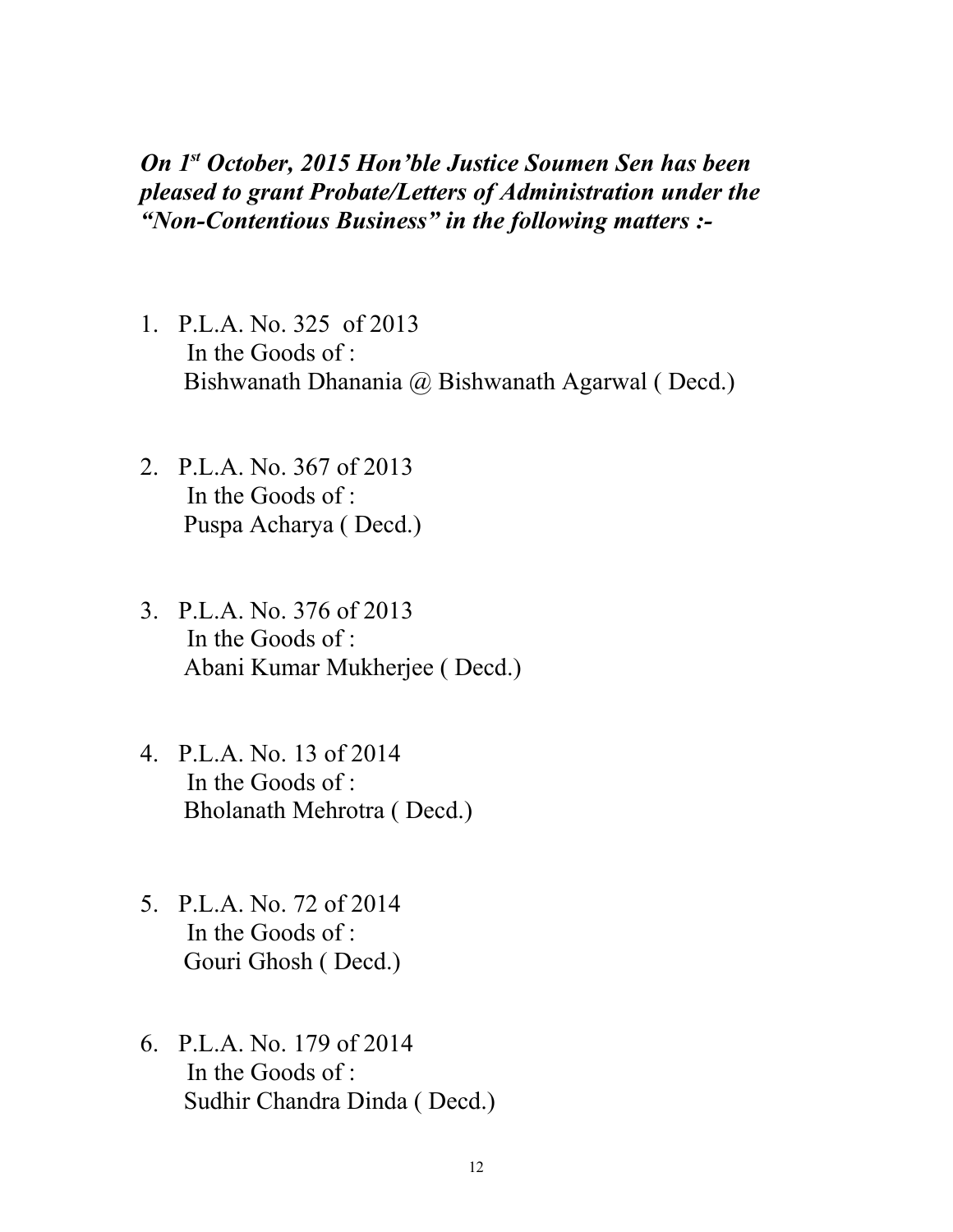- 7. P.L.A. No. 183 of 2014 In the Goods of : Anindra Nath Mitra ( Decd.)
- 8. P.L.A. No. 196 of 2014 In the Goods of : Gulbas Devi ( Decd.)
- 9. P.L.A. No. 248 of 2014 In the Goods of : Nirmal Ghosh Alias Nirmal Kumar Ghosh ( Decd.)
- 10. P.L.A. No. 224 of 2015 In the Goods of : Sudarsan Barick ( Decd.)
- 11. P.L.A. No. 228 of 2015 In the Goods of : Aditya Vikram Gupta @ Aditya Vikram ( Decd.)
- 12. P.L.A. No. 232 of 2015 In the Goods of : Ranjit Samonta ( Decd.)
- 13. P.L.A. No. 235 of 2015 In the Goods of : Shanti Devi Nevatia ( Decd.)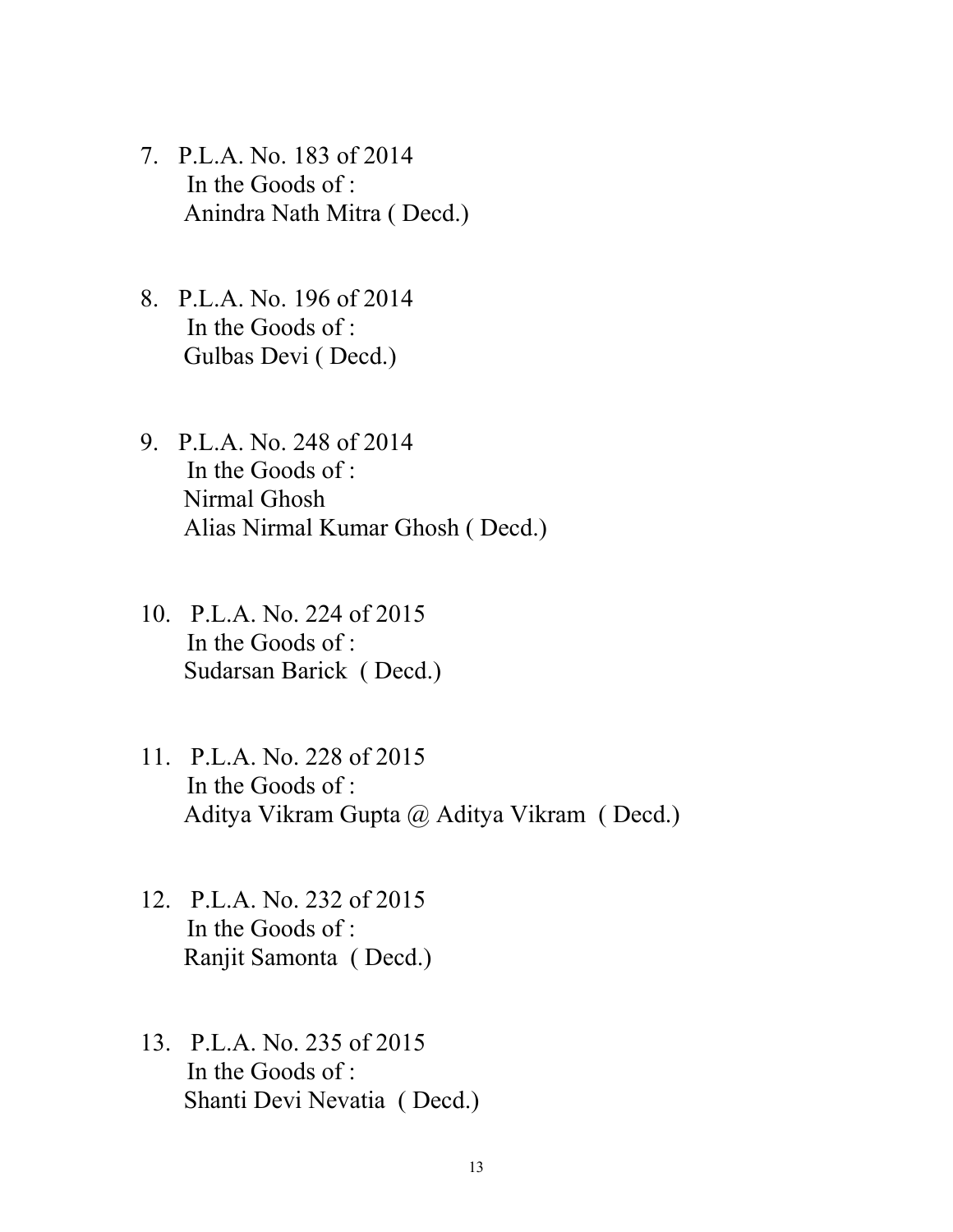14. P.L.A. No. 237 of 2015 In the Goods of : Violet Jessie Smith ( Decd.)

## *On 15th October, 2015 Hon'ble Justice Soumen Sen has been pleased to grant Probate/Letters of Administration under the "Non-Contentious Business" in the following matters :-*

- 1. P.L.A. No. 12 of 2012 In the Goods of  $\cdot$ Bharati Mehta ( Decd.)
- 2. P.L.A. No. 146 of 2013 In the Goods of : Binapani Ganguly ( Decd.)
- 3. P.L.A. No. 321 of 2013 In the Goods of : Namita Bachhawat ( Decd.)
- 4. P.L.A. No. 238 of 2015 In the Goods of : Sagarmoy Ghose ( Decd.)
- 5. P.L.A. No. 239 of 2015 In the Goods of : Prema Agarwala ( Decd.)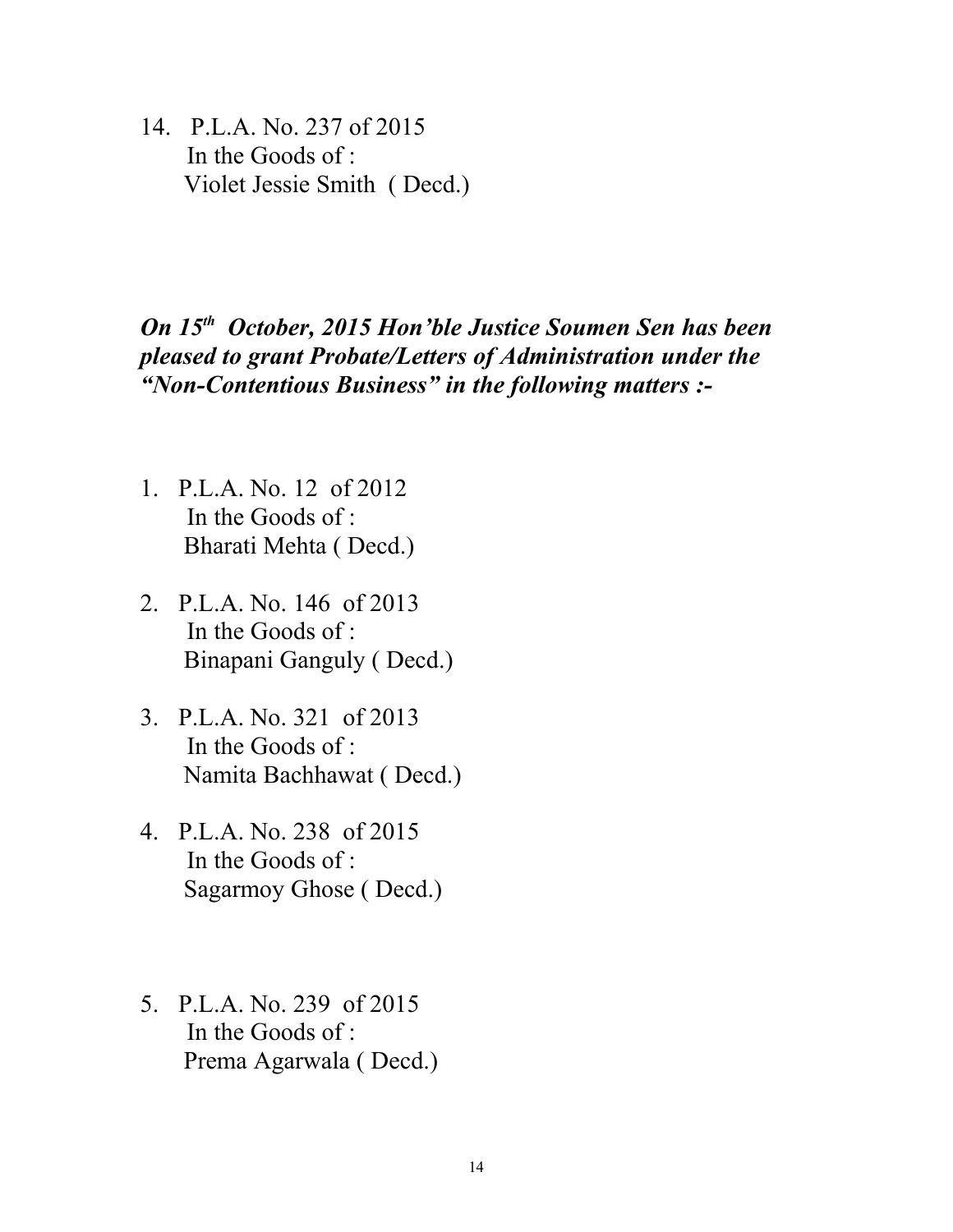- 6. P.L.A. No. 242 of 2015 In the Goods of : Smt. Sunita Vasisht ( Decd.)
- 7. P.L.A. No. 251 of 2015 In the Goods of : Raj Mohan Daga ( Decd.)
- 8. P.L.A. No. 256 of 2015 In the Goods of : Anil Kumar Ghosh Dastidar ( Decd.)
- 9. P.L.A. No. 261 of 2015 In the Goods of : Kamala Kant Tewari ( Decd.)
- 10. P.L.A. No. 262 of 2015 In the Goods of : Amar Nath Basu ( Decd.)
- 11. P.L.A. No. 263 of 2015 In the Goods of : Hari Krishan Maheshwari ( Decd.)
- 12. P.L.A. No. 264 of 2015 In the Goods of : Dhrubo Pal ( Decd.)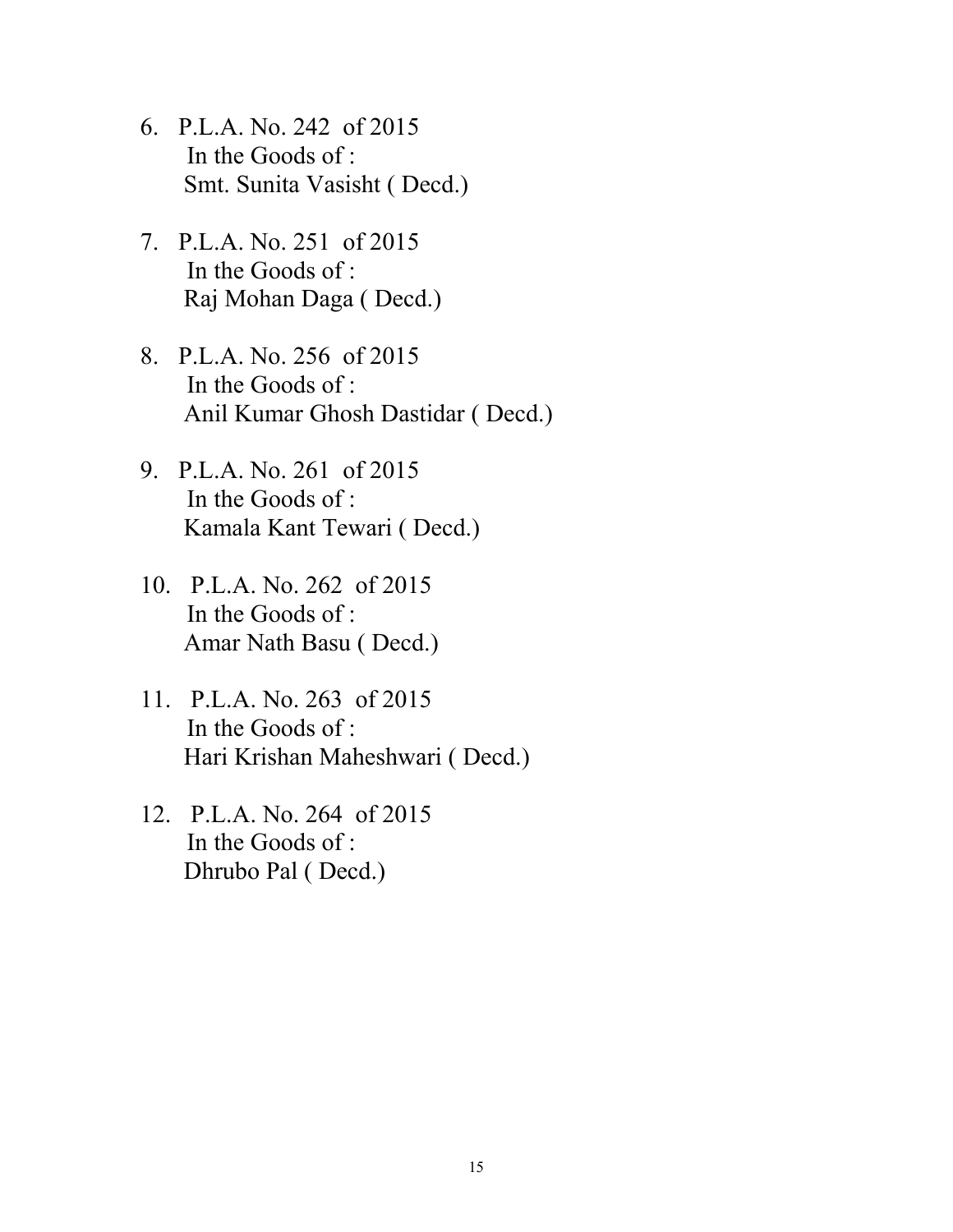*On 11th December, 2015 Hon'ble Justice Soumen Sen has been pleased to grant Probate/Letters of Administration under the "Non-Contentious Business" in the following matters :-*

- 1. P.L.A. No. 90 of 2012 In the Goods of : Nirmala Maitra ( Decd.)
- 2. P.L.A. No. 4 of 2014 In the Goods of : Parul Bala Bandopadhyaya ( Decd.)
- 3. P.L.A. No. 25 of 2014 In the Goods of : Lily Dutta ( Decd.)
- 4. P.L.A. No. 106 of 2014 In the Goods of : Tandra Majumdar ( Decd.)
- 5. P.L.A. No. 143 of 2014 In the Goods of  $\cdot$ Amiya Pradhan ( Decd.)
- 6. P.L.A. No. 224 of 2014 In the Goods of : Nihar Bala Das ( Decd.)
- 7. P.L.A. No. 259 of 2014 In the Goods of : Ira Rani Devi ( Decd.)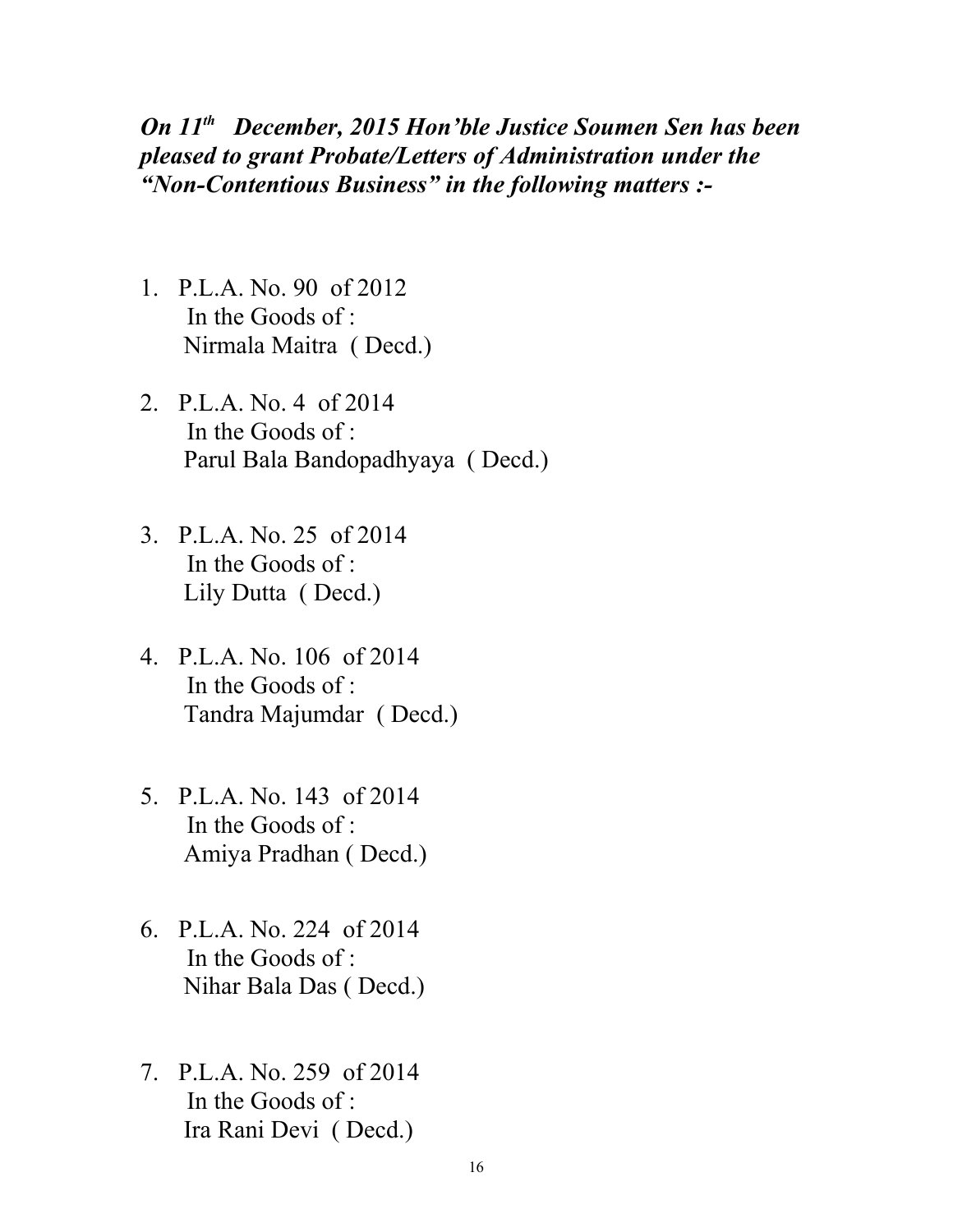- 8. P.L.A. No. 285 of 2014 In the Goods of : Hirendra Nath Chatterjee ( Decd.)
- 9. P.L.A. No. 302 of 2014 In the Goods of : Renuka Saha ( Decd.)
- 10. P.L.A. No. 142 of 2015 In the Goods of : Shree Kanwar Dassani ( Decd.)
- 11. P.L.A. No. 253 of 2015 In the Goods of : Narbada Devi Soni ( Decd.)
- 12. P.L.A. No. 255 of 2015 In the Goods of : Sri Prabir Ranjan Dasgupta ( Decd.)
- 13. P.L.A. No. 270 of 2015 In the Goods of : Juthika Banerjee ( Decd.)
- 14. P.L.A. No. 275 of 2015 In the Goods of : Bhaskar Saha ( Decd.)
- 15. P.L.A. No. 279 of 2015 In the Goods of : Anup Singh Chawla @ Anoop Singh Chawla ( Decd.)
- 16. P.L.A. No. 280 of 2015 In the Goods of : Anil Kumar Ghosh ( Decd.)